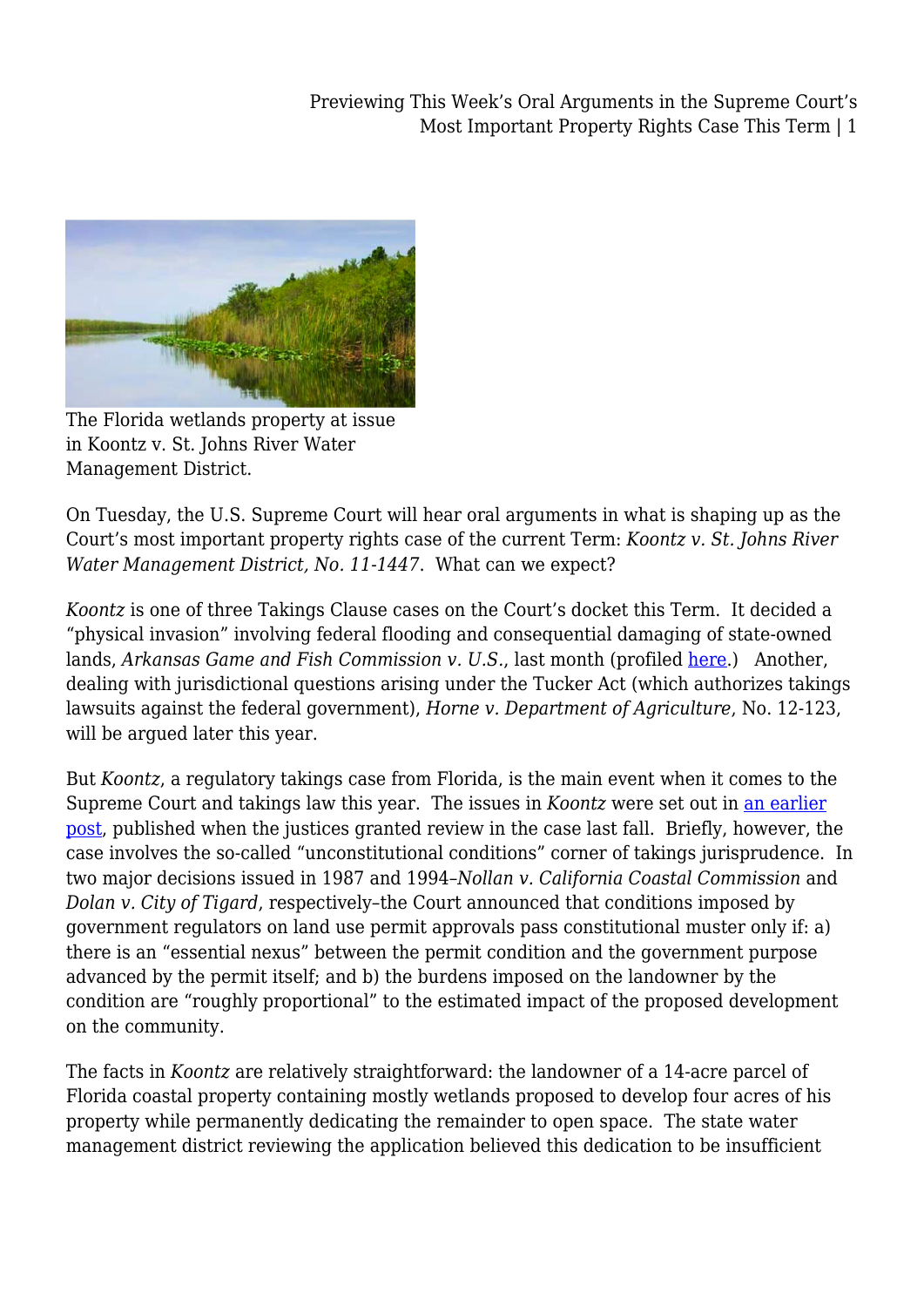mitigation for the planned development, and asked that the landowner also fund the replacement of culverts in a state-owned nature preserve miles away from the property. When the landowner refused, the district denied the requested permit outright. The landowner then sued the district, claiming that the project denial contravened the Supreme Court's *Nollan/Dolan* unconstitutional conditions test, and therefore constituted a government taking of private property requiring monetary compensation.

The specific issues before the Supreme Court in *Koontz* are 1) whether the denial of a land use permit–rather than government approval of a permit subject to objectionable conditions–can form the basis of a *Nollan/Dolan* takings claim; and 2) if the *Nollan/Dolan* rule applies to monetary exactions as well as those involving dedications of land.

How is *Koontz* likely to be decided? On the one hand, the facts of the case seem to favor the landowner, who is represented by the Pacific Legal Foundation. PLF, which is perhaps the nation's most prominent public interest law firm focusing on property rights issues, has done its usual adroit job of getting before the Supreme Court a land use case with sympathetic plaintiffs and an seemingly unsympathetic government regulator. (PLF similarly represented an Idaho couple in another wetlands development dispute decided by the Supreme Court last year–*Sackett v. USEPA*–and won a unanimous victory over the federal government on their behalf.) The conservative wing of the Court–Chief Justice Roberts and Justices Scalia, Thomas and Alito–are very likely to side with Mr. Koontz, based on past voting records and commentary. That makes Justice Kennedy the potentiallydeciding vote, and over his Court career Kennedy has voted with the conservatives in property rights cases more often than not.

At the same time, the defendant water management district has managed to attract some powerful allies. The U.S. Solicitor General has filed a friend-of-the-court brief in support of the district, and will advocate on its behalf in Tuesday's oral arguments. (The government's brief is noteworthy for its spirited recitation of the multifaceted values of our nation's wetlands–a theme notably absent from its briefing in *Sackett* last year.) The National Governors Association and the National Conference of State Legislatures have also weighed in on the district's behalf as amici curiae, as have 20 state Attorneys General in a brief filed by California Attorney General Kamala Harris.

Bottom line: as the adage goes, hard cases make bad law. The hard facts of this case favor developer Koontz more than they do the Florida state regulators whose permit denial he has challenged. I think it's more likely than not that Koontz and his Pacific Legal Foundation lawyers will prevail in this case. The tougher question is how broad or narrow the decision in *Koontz v. St. Johns River Water Management District* will be. We're likely to get a better